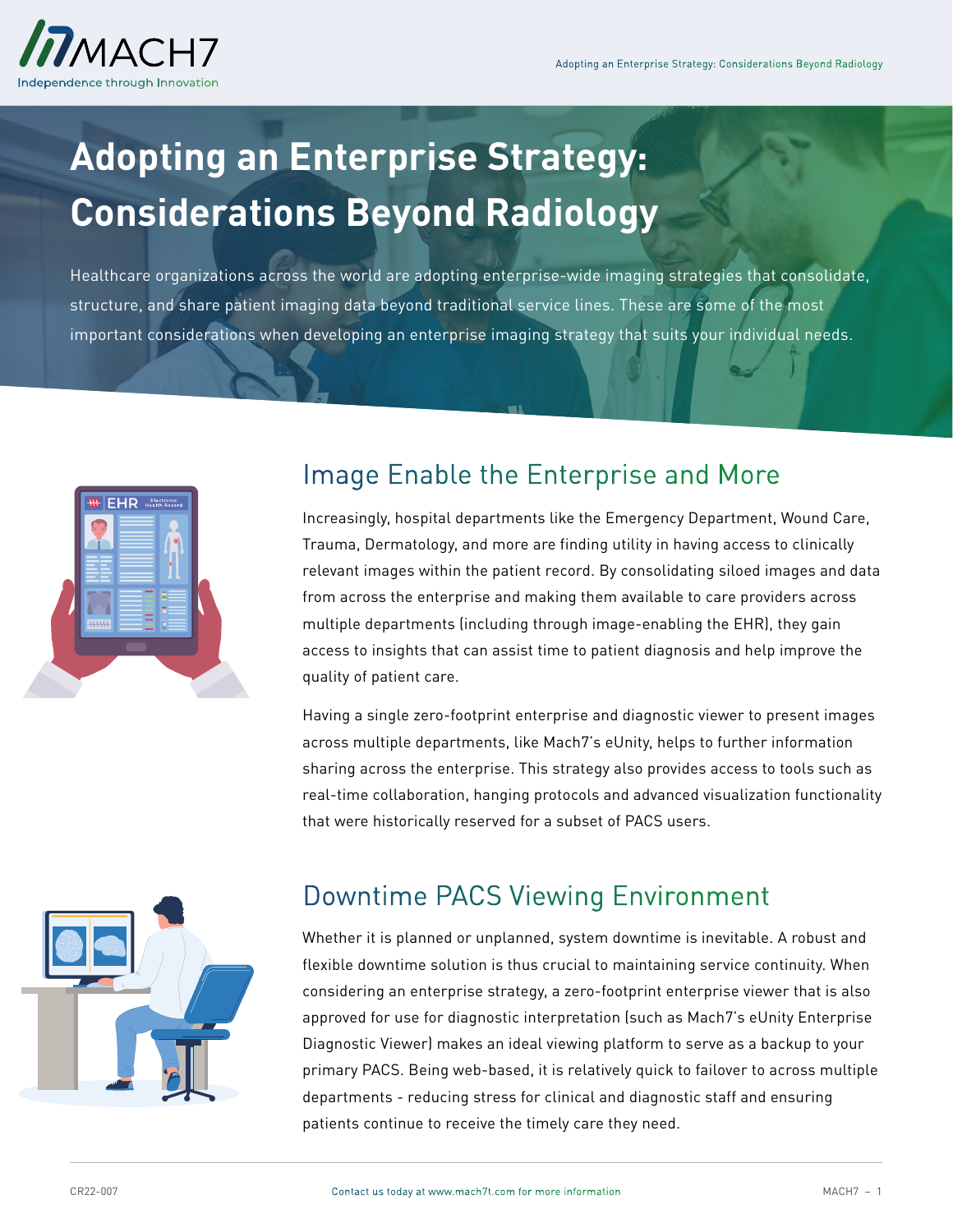

#### Ransomware

Ransomware (and cybersecurity in general) is a huge issue currently impacting major healthcare institutions. It has been reported that a third of healthcare organizations in the US were impacted by ransomware in 2020<sup>1</sup> - costing millions of dollars in lost revenue. Enhancing cybersecurity through enhanced employee training & awareness and more stringent security procedures can help to mitigate the threat posed by bad actors.

While it does not eliminate the threat posed by ransomware, maintaining an up-to-date backup of critical patient data and images can help facilitate a rapid return to service delivery. In the event a PACS or other systems are compromised, having a consolidated, access-controlled archive of patient data separate from your primary systems - as might be set up in case of downtime - can help alleviate stress on care providers and ensure patients continue to receive critical care.

<sup>1</sup> https://www.healthcaredive.com/news/more-than-13-of-health-organizations-hit-by-ransomware-last-year-report-f/602329/



# Data Backup

Timely access to an accurate, up-to-date backup is a critical component of a healthcare organization's IT infrastructure. Unplanned system downtime, natural disasters, cyberattacks, and ransomware are all factors that drive the need for robust and accessible data backup and recovery solutions.

Using a data management solution, such as one provided by Mach7, to consolidate patient imaging data from multiple departments across the enterprise can serve as an economical and flexible solution to continue operations in the event of a primary system outage. Your enterprise solution should be designed to take advantage of all available IT architecture configurations such as active-active failover, dual datacenter, cloud hosted, and hybrid configurations.